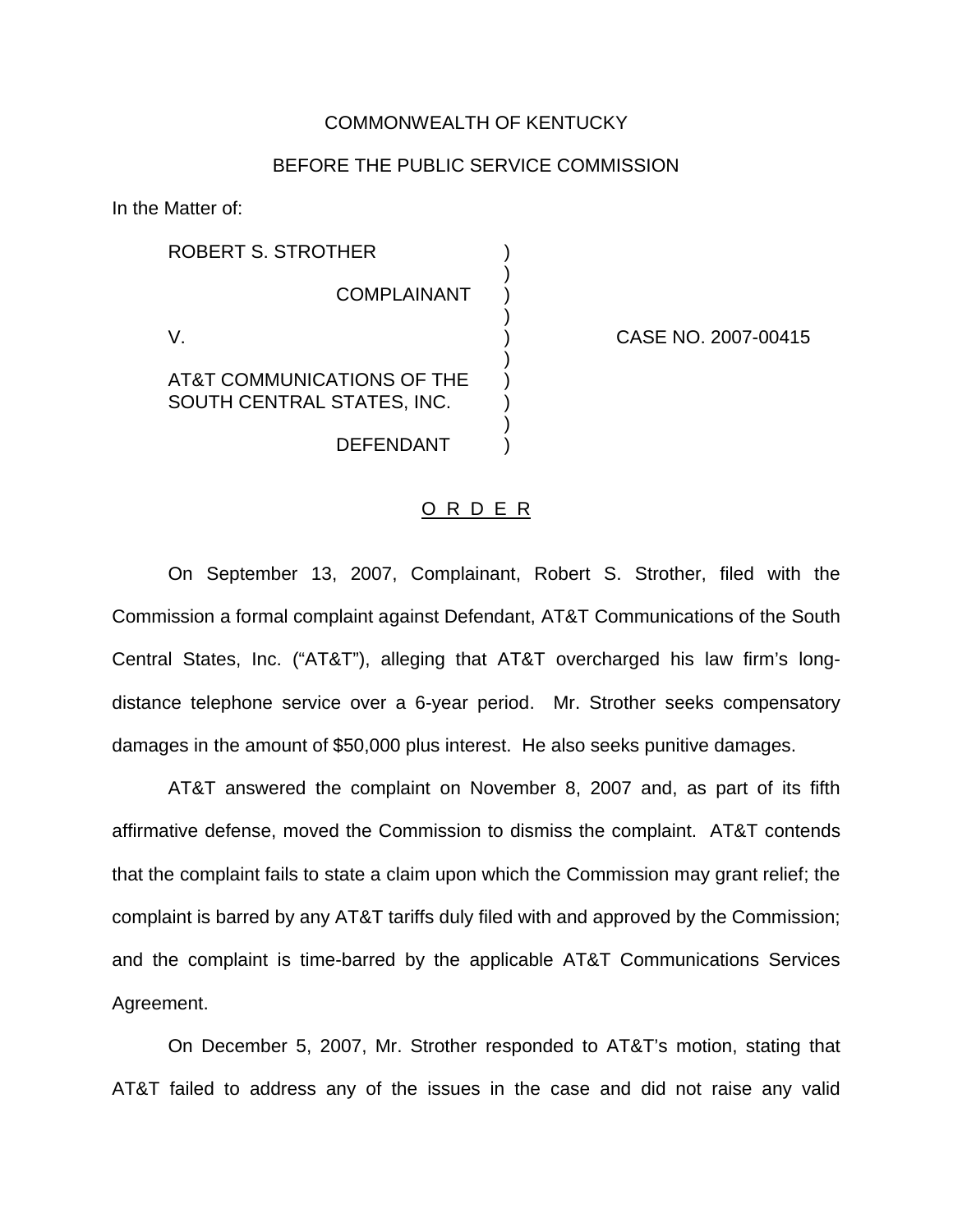defenses as to the elements set out in the complaint. In particular, Mr. Strother asserts that AT&T failed to address the common law doctrine of unjust enrichment by not refunding to Mr. Strother the purported overcharged amount.

### BACKGROUND

Based on a review of the record, Mr. Strother first discovered the alleged overcharge of long-distance service by AT&T in early September 2002. Mr. Strother claims that AT&T had been overcharging his law firm for long-distance telephone service for the prior 6 years. Specifically, Mr. Strother alleges that his law firm had been paying a long-distance rate of \$0.89 per minute.<sup>1</sup> It was Mr. Strother's understanding that the rate charged by AT&T at that time was \$0.075 per minute. He asserts the difference in rates was unconscionable and unjustifiable, causing his firm to overpay long-distance fees in excess of \$50,000 over the 6-year period.

The documents contained in the record also revealed that Mr. Strother attempted on several occasions in 2002 and 2003 to obtain some form of reimbursement from AT&T for the alleged overcharges. AT&T rejected Mr. Strother's offer to settle the matter for \$15,000. Although AT&T stated that it was against company policy to adjust Mr. Strother's bills for the entire 6-year period, it did agree to re-rate the bills for 6 months and issue a credit. AT&T also advised Mr. Strother that he failed to renew certain discount plans which had expired. Because of such failure, AT&T noted that it was unlawful for it to add programs to a customer's bill without the customer's permission.

 $1$  A review of Mr. Strother's September 2002 telephone bill indicates that this particular rate applies only to interstate calls.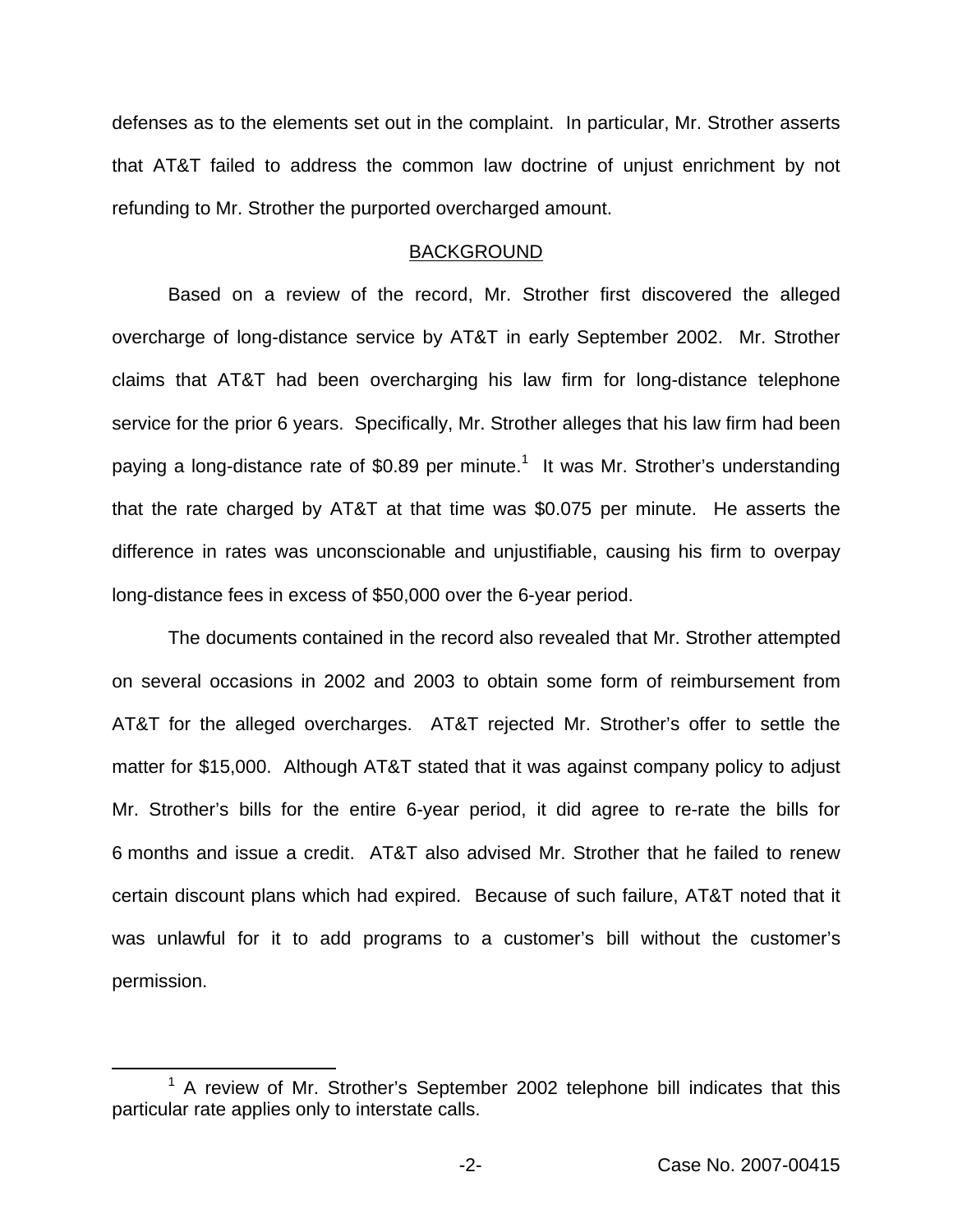#### DISCUSSION

The Commission has jurisdiction over the rates and services of utilities providing service in this state, subject to judicial review. $<sup>2</sup>$  The Commission's jurisdiction extends</sup> to the investigation of rates and services of those utilities, with certain exceptions.<sup>3</sup> However, the Commission's jurisdiction can also be preempted by the federal government. Pursuant to 47 U.S.C.S.  $152(a)$ ,<sup>4</sup> the Federal Communications Commission ("FCC") has jurisdiction over calls originating in Kentucky but terminating outside of Kentucky. Furthermore, the Telecommunications Act of 1934 ("the Act"), by which the FCC was created, divides telephone regulation into two separate components. Under section 1 of the Act, $5$  the "FCC is empowered to regulate 'interstate and foreign commerce in wire and radio communication' while section 2(b) [of] 47 U.S.C.S. 152(b), preserves the states' power to regulate intrastate communication service."<sup>6</sup>

Although the Commission has jurisdiction to investigate rates relating to longdistance phone calls made within the state of Kentucky, Mr. Strother's allegations relate only to interstate long-distance rates. To the extent that the purported long-distance

 $3$  KRS 278.260 and KRS 278.040(2).

 $2$  KRS 278.040(2).

 $4$  47 U.S.C.S. 152(a) provides, "The provisions of this chapter shall apply to all interstate and foreign communication by wire or radio and all interstate and foreign transmission of energy by radio, which originates and/or is received in the United States . . . ." (Emphasis added).

 $5$  47 U.S.C.S. 151.

<sup>&</sup>lt;sup>6</sup> Public Utility Comm'n of Texas v. Federal Communications Comm'n, et al., 886 F.2d 1325, 1329 (C.A.D.C. 1989).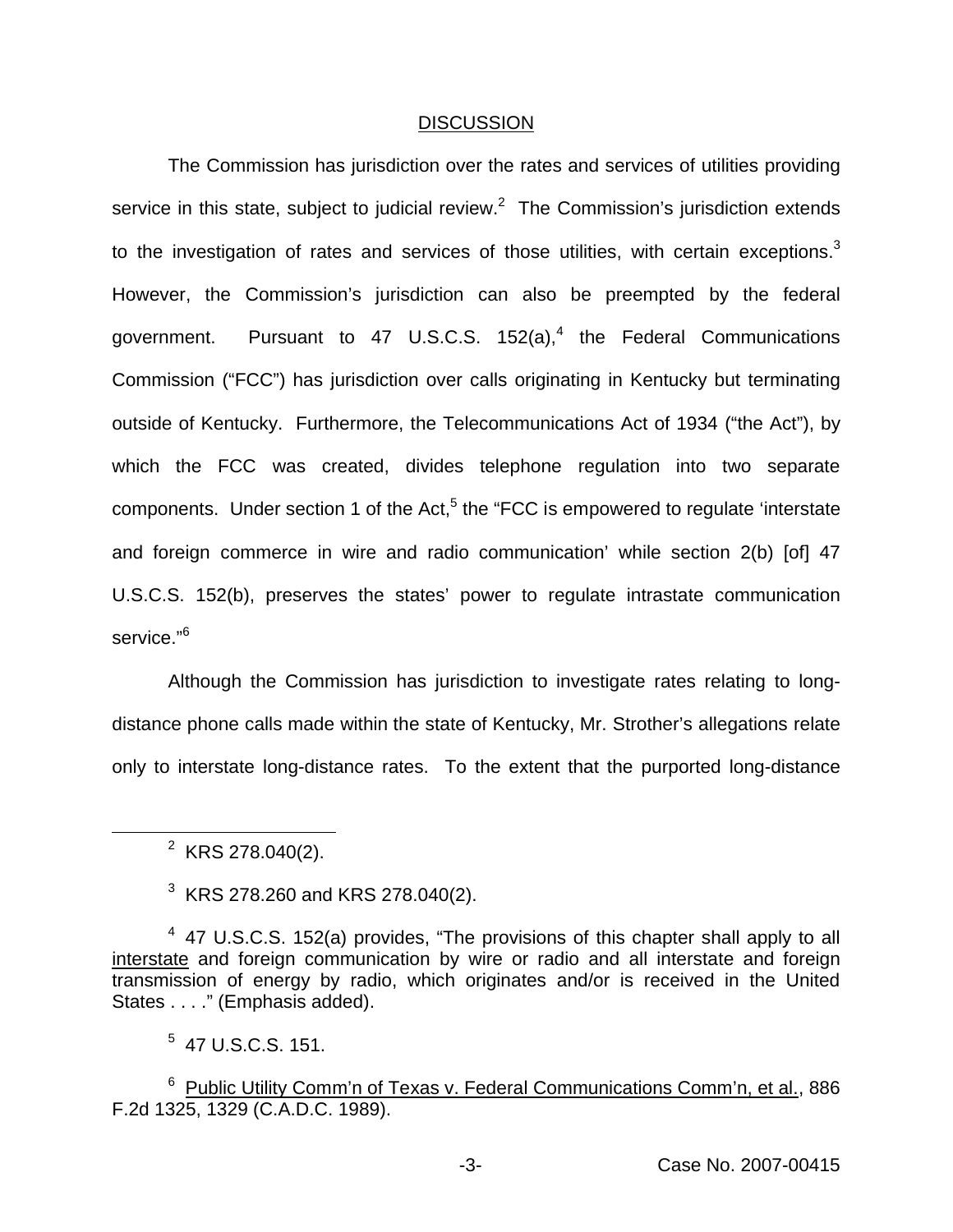overcharges incurred by Mr. Strother's law firm reflect interstate calls, the Commission is without jurisdiction to review such claims. A review of a September 16, 2002 itemized telephone bill reveals that calls were made from Mr. Strother's law office in Lexington, Kentucky to North Carolina, Illinois, Minnesota, West Virginia, Oklahoma, Ohio, Alabama, Massachusetts, Maryland, Nebraska, Delaware, and Arizona. The September 2002 telephone bill lists 181 of the 218 calls as interstate. Pursuant to 47 U.S.C.S. 152(a), the FCC has jurisdiction over those interstate calls.

The Commission is also without jurisdiction to award compensatory and punitive damages. Pursuant to KRS 278.040, the Commission has jurisdiction of only the "rates" and "services" of utilities as defined by KRS 278.010. Complainant's request for compensatory and punitive damages falls under neither category.

In Carr v. Cincinnati Bell, Inc., 651 S.W.2d 126 (Ky. App. 1983), a customer brought an action in Kenton Circuit Court seeking, among other things, compensatory damages for tortious breach of contract for telephone service. Holding that the Commission had exclusive jurisdiction over the matter, Kenton Circuit Court dismissed the suit. Reversing the circuit court's opinion on this issue, the Court of Appeals said:

> [A]ppellant seeks damages for breach of contract. Nowhere in Chapter 278 do we find a delegation of power to the PSC to adjudicate contract claims for unliquidated damages. Nor would it be reasonable to infer that the Commission is so empowered or equipped to handle such claims consistent with constitutional requirement. Kentucky Constitution Sec.  $14<sup>7</sup>$

Accordingly, consideration of the requested damages is beyond the Commission's jurisdiction.

 $^7$  Id. at 128.